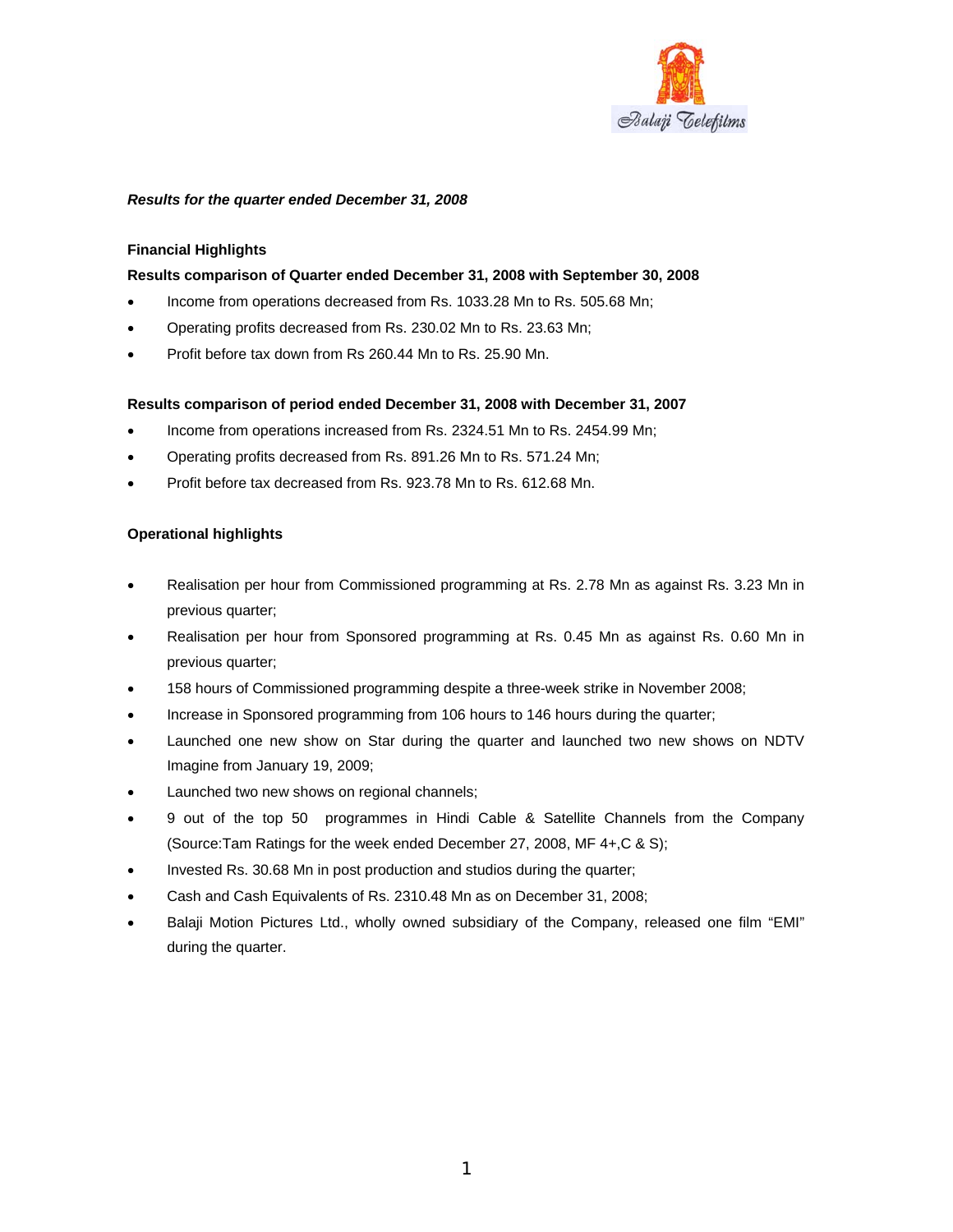

# **Results for the quarter ended December 31, 2008**

The unaudited financial results for the quarter ended December 31, 2008 were taken on record by the Board at its meeting held on January 28, 2009.

| Particulars                   | Quarter      |        | Growth<br>Quarter |           | Growth     | <b>Nine</b> |
|-------------------------------|--------------|--------|-------------------|-----------|------------|-------------|
|                               | December 31, |        | $\frac{0}{0}$     | ended     | % in Q3    | months      |
|                               |              |        |                   | September | FY0809     | ended       |
|                               |              |        |                   | 30, 2008  | over<br>Q2 | Dec. 31,    |
|                               |              |        |                   |           | FY0809     | 2008        |
|                               | 2008         | 2007   |                   |           |            |             |
| <b>INCOME FROM OPERATIONS</b> | 505.68       | 799.71 | $-36.77$          | 1033.28   | $-51.06$   | 2454.99     |
| <b>TOTAL EXPENDITURE</b>      | 482.05       | 533.93 | $-9.72$           | 803.26    | $-39.99$   | 1883.76     |
| <b>OPERATING PROFIT</b>       | 23.63        | 265.78 | $-91.11$          | 230.02    | $-89.73$   | 571.24      |
| Depreciation                  | 41.43        | 29.77  | 39.16             | 34.65     | 19.57      | 110.12      |
|                               |              |        |                   |           |            |             |
| OPERATING PROFIT AFTER        |              |        |                   |           |            |             |
| <b>DEPRECIATION</b>           | $-17.80$     | 236.01 | $-107.54$         | 195.38    | $-109.11$  | 461.12      |
| Other Income                  | 43.69        | 36.86  | 18.54             | 65.06     | $-32.84$   | 151.57      |
| PROFIT BEFORE TAX             | 25.90        | 272.87 | $-90.51$          | 260.44    | $-90.06$   | 612.68      |
| Provision for Taxation        | 20.22        | 84.70  | $-76.13$          | 79.19     | $-74.47$   | 203.19      |
|                               |              |        |                   |           |            |             |
| NET PROFIT AFTER TAX          | 5.68         | 188.17 | $-96.98$          | 181.25    | $-96.87$   | 409.49      |
| <b>EARNINGS PER SHARE</b>     | 0.09         | 2.88   | $-96.88$          | 2.78      | $-96.76$   | 6.28        |
| (Face Value is Rs. 2)         |              |        |                   |           |            |             |
| <b>KEY RATIOS</b>             |              |        |                   |           |            |             |
| Operating Profit Margin (%)   | 4.67%        | 33.23% |                   | 22.26%    |            | 23.27%      |
| Net Profit Margin (%)         | 1.12%        | 23.53% |                   | 17.54%    |            | 16.68%      |

The profit and loss account is summarized below: (in Rs. Mn except per share data)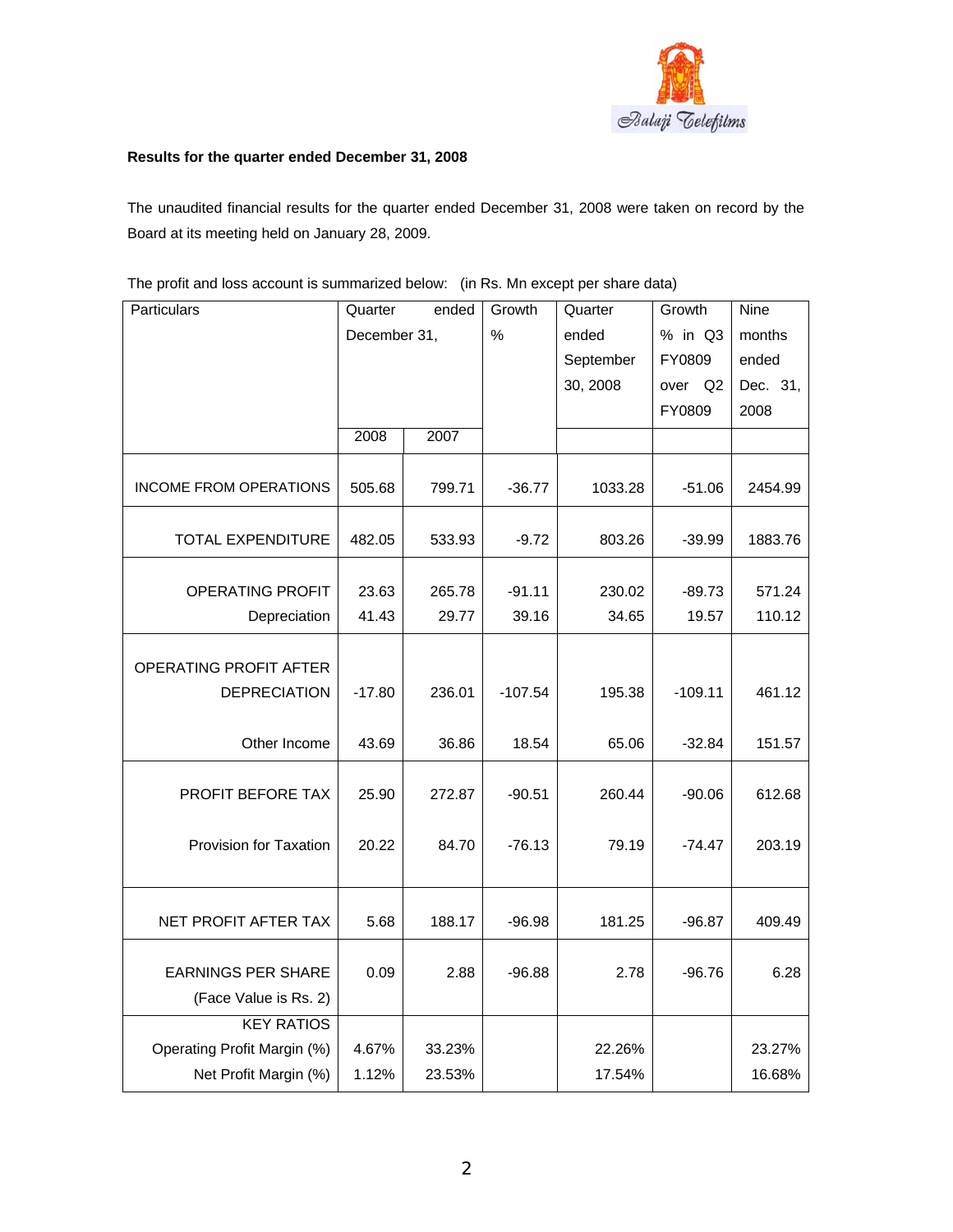

*Management discussion and analysis on Unaudited Financial Results of the Company for the Quarter ended December 31, 2008* 

## **Revenues**

The Company recorded income from operations in the quarter of Rs. 505.68 Mn as compared to Rs. 799.71 Mn for quarter ended December 2007. Revenue contribution from Commissioned programming was Rs.439.35 Mn against Rs. 741.86 Mn for quarter ended December 2007, while that of Sponsored programming was Rs. 66.33 Mn as against Rs. 57.84 Mn in the same period. The share of commissioned programming in the revenues during the quarter was 87% while that of sponsored programming was 13%. In Commissioned category, the company lost fresh programming of three weeks in November due to an industry-wide strike and non-resumption of fresh programming on 9X channel for its two shows.

The revenue-wise distribution between commissioned and sponsored programming during the quarters ended December 31, 2008, December 31, 2007 and September 30, 2008, is as follows:

| Programming  | Rs. Mn   |          |          | Percentage      |                 |          |  |
|--------------|----------|----------|----------|-----------------|-----------------|----------|--|
|              | Q3FY0809 | Q3FY0708 | Q2FY0809 | <b>Q3FY0809</b> | <b>Q3FY0708</b> | Q2FY0809 |  |
| Commissioned | 439.35   | 741.87   | 969.47   | 87              | 93              | 94       |  |
| Sponsored    | 66.33    | 57.84    | 63.81    | 13              |                 | 6        |  |
| <b>Total</b> | 505.68   | 799.71   | 1033.28  | 100             | 100             | 100      |  |

## **Channel Wise Revenue**

The Channelwise Revenue distribution during the quarters ended December 31, 2008, December 31, 2007 and September 30, 2008, is as follows:

| <b>Channels</b>      | Rs. Mn   |          |                 | Percentage |          |          |
|----------------------|----------|----------|-----------------|------------|----------|----------|
|                      | Q3FY0809 | Q3FY0708 | <b>Q2FY0809</b> | Q3FY0809   | Q3FY0708 | Q2FY0809 |
| Star, Sony, Zee & 9X | 439.35   | 741.87   | 969.47          | 86.88      | 92.77    | 93.83    |
| Sun                  | 23.30    | 18.13    | 22.42           | 4.61       | 2.27     | 2.17     |
| Gemini               | 25.06    | 20.99    | 24.89           | 4.96       | 2.62     | 2.41     |
| Udaya                | 14.82    | 12.89    | 15.11           | 2.93       | 1.61     | 1.46     |
| Surya                | 3.15     | 5.83     | 1.39            | 0.62       | 0.73     | 0.13     |
| Total                | 505.68   | 799.71   | 1033.28         | 100.00     | 100.00   | 100.00   |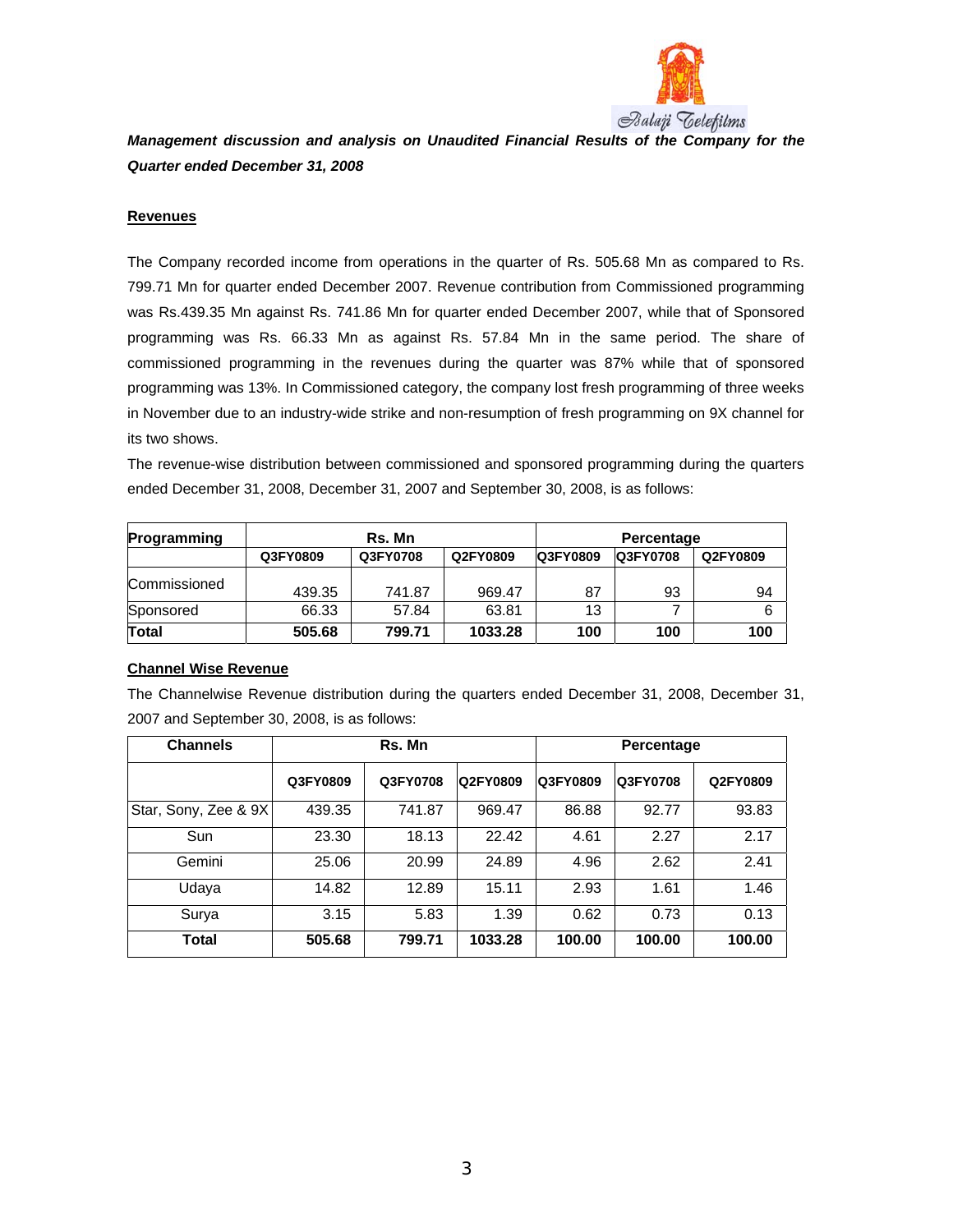

# **Programming Mix**

Commissioned & Sponsored Programs

The hour-wise programming distribution during the quarters ended December 31, 2008, December 31, 2007 and September 30, 2008, is as follows:

| <b>Programming</b> | No. of Hours |          |          | Percentage |                 |          |
|--------------------|--------------|----------|----------|------------|-----------------|----------|
|                    | Q3FY0809     | Q3FY0708 | Q2FY0809 | Q3FY0809   | <b>Q3FY0708</b> | Q2FY0809 |
| Commissioned       | 158.00       | 233.50   | 300.50   | 51.97      | 64.24           | 73.92    |
| Sponsored          | 146.00       | 130.00   | 106.00   | 48.03      | 35.76           | 26.08    |
| Total              | 304.00       | 363.50   | 406.50   | 100.00     | 100.00          | 100.00   |

# **Other Income**

The Other Income during the quarter was Rs. 43.69 Mn against Rs. 65.06 Mn in the previous quarter.

# **Gross Block**

The Company's net block is at Rs. 540.76 Mn as on December 31, 2008. The capital work in progress is Rs. 516.67 Mn upto December 31, 2008. This includes construction of state-of-the art studios in order to meet increased programming requirements and further improvement in the quality alongwith improved production efficiency.

During the quarter, the Company invested Rs. 16.12 Mn in production / post-production equipments.

## **Investments**

As on December 31, 2008, the Company's total investments were at Rs. 2556.15 Mn including Rs. 300 Mn invested in wholly owned subsidiary. Out of the above, Rs.2256.15 Mn was invested in units of mutual funds whose market value as on December 31, 2008 was Rs. 2346.02 Mn. The Company has provided Rs 50 Mn towards fall in value of long term investments. The Company invested surplus funds in liquid/floating rate funds and short term funds with the principal aim of safety.

# **Debtors**

The Company's debtors (in days of income) are at 66 days as on December 31, 2008 as compared to 80 days as on September 30, 2008.

## **Inventories**

The Company's inventories (in days of turnover) have increased to 12 days in  $3<sup>rd</sup>$  quarter from 9 days in previous quarter.

# **Loans and advances**

Loans and advances have decreased from Rs 404.74 Mn to Rs 167.40 Mn as on December 31, 2008 as compared to previous quarter. The Company's principal loans and advances comprised lease deposits for offices / studios and advances to subsidiaries.